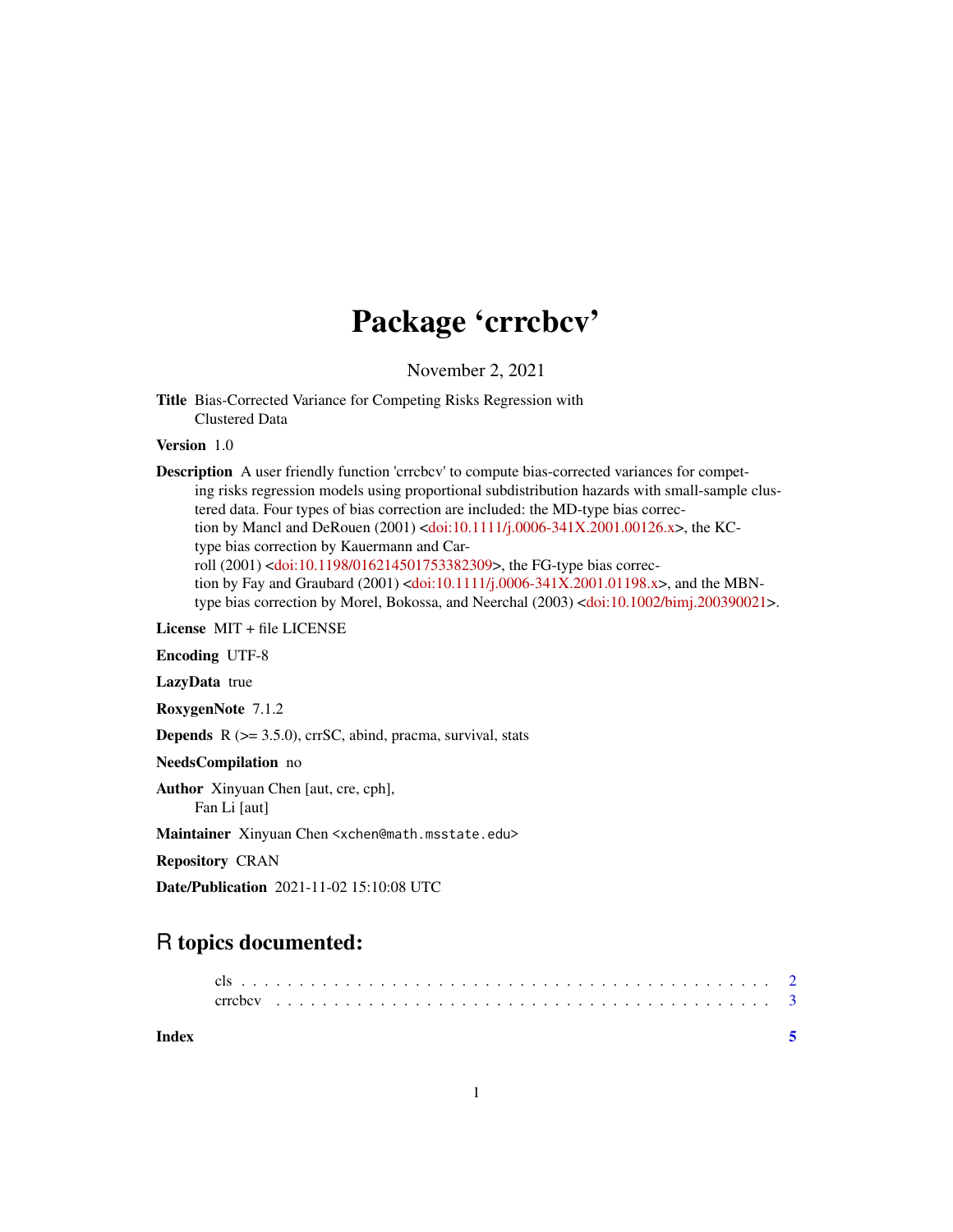#### Description

sample of 20 clusters with an average cluster size of 20

#### Usage

data(cls)

#### Format

A data frame containing 20 clusters with an average cluster size of 20 and the following five variables. Simulation is detailed in the paper Finite-sample adjustments in variance estimators for clustered competing risks regression. Chen, Li. 2022. Under Review. Statistics in Medicine.

I id of clusters

X\_1 a cluster-level covariate generated from the standard normal distribution

X\_2 an individual-level covariate generated from the standard normal distribution

eps event type. 0=censored, 1, 2

T\_obs observed event time

#### Author(s)

Xinyuan Chen, <xchen@math.msstate.edu>

Fan Li, <fan.f.li@yale.edu>

#### References

Chen X, Li F. (2022). Finite-sample adjustments in variance estimators for clustered competing risks regression. Statistics in Medicine. 00(Under Review): 1-24.

#### Examples

data(cls)

<span id="page-1-0"></span>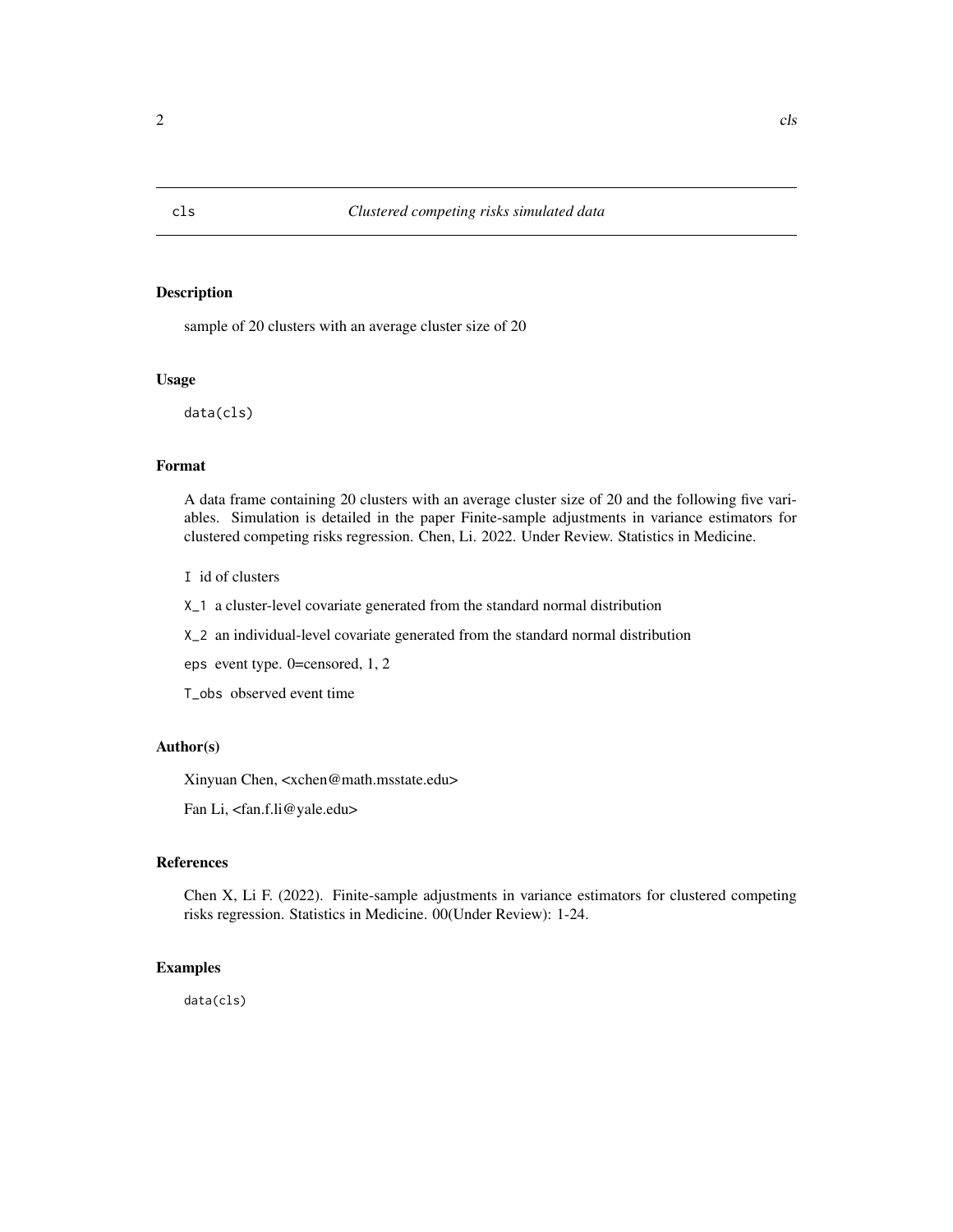<span id="page-2-0"></span>crrcbcv *Bias-Corrected Variance for Competing Risks Regression with Clustered Data*

#### Description

Small-sample bias-corrected variance for regression modeling using proportional subdistribution hazards with clustered right censored data. (Zhou et al., 2012) Failure times within the same cluster are dependent.

Four types of bias correction are included: the MD-type correction by Mancl and DeRouen (2001), the KC-type correction by Kauermann and Carroll (2001), the FG-type correction by Fay and Graubard (2001), and the MBN-type correction by Morel, Bokossa, and Neerchal (2003).

#### Usage

```
crrcbcv(
  beta,
  ftime,
  fstatus,
  cov1,
  cov2,
  tf,
  cluster,
  failcode = 1,
  cencode = 0,
  subset,
  na.action = na.omit,
  var.type = MDP)
```
#### Arguments

| beta             | the estimated regression coefficients from crrc                                                                                                                                                                                                                                                                           |
|------------------|---------------------------------------------------------------------------------------------------------------------------------------------------------------------------------------------------------------------------------------------------------------------------------------------------------------------------|
| ftime            | vector of failure/censoring times                                                                                                                                                                                                                                                                                         |
| fstatus          | vector with a unique code for each failure type and a separate code for censored<br>observations                                                                                                                                                                                                                          |
| cov1             | matrix (nobs x ncovs) of fixed covariates (either cov1, cov2, or both are required)                                                                                                                                                                                                                                       |
| cov <sub>2</sub> | matrix of covariates that will be multiplied by functions of time; if used, often<br>these covariates would also appear in cov1 to give a prop hazards effect plus a<br>time interaction                                                                                                                                  |
| tf               | functions of time. A function that takes a vector of times as an argument and<br>returns a matrix whose jth column is the value of the time function correspond-<br>ing to the jth column of cov2 evaluated at the input time vector. At time tk, the<br>model includes the term $cov2[, j] * tf(tk)[, j]$ as a covariate |
| cluster          | clustering indicator                                                                                                                                                                                                                                                                                                      |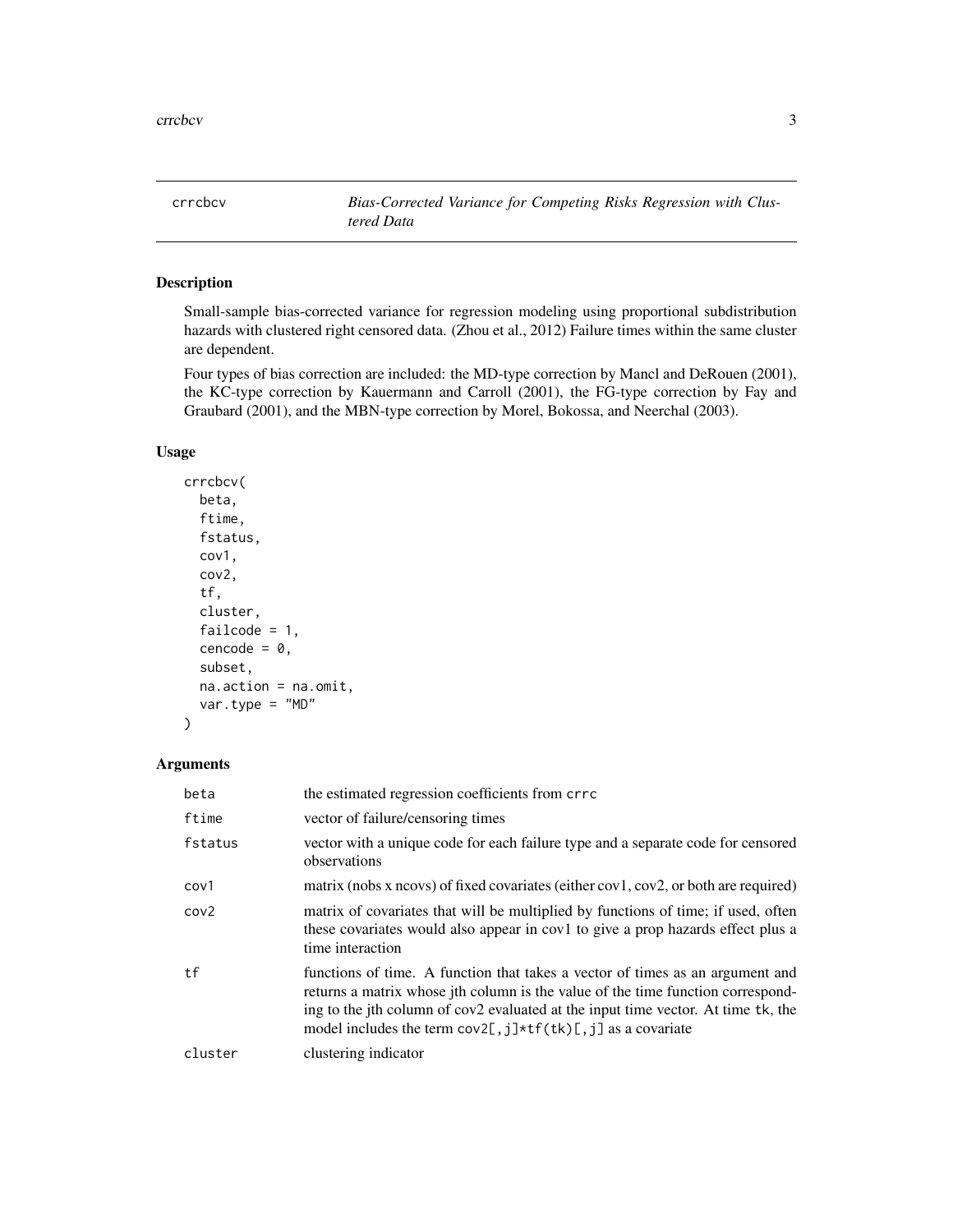| failcode  | code of fstatus that denotes the failure type of interest                                                                  |
|-----------|----------------------------------------------------------------------------------------------------------------------------|
| cencode   | code of fstatus that denotes censored observations                                                                         |
| subset    | a logical vector specifying a subset of cases to include in the analysis                                                   |
| na.action | a function specifying the action to take for any cases missing any of ftime, fsta-<br>tus, cov1, cov2, cengroup, or subset |
| var.type  | a string or a vector of strings with value(s) selected from {"MD", "KC", "FG",<br>" $MBN"$ }                               |

#### Value

Returns a list of class crr, with components corresponding to var.type

\$MD the MD-type bias-corrected variance covariance matrix for beta

\$KC the KC-type bias-corrected variance covariance matrix for beta

\$FG the FG-type bias-corrected variance covariance matrix for beta

\$MBN the MBN-type bias-corrected variance covariance matrix for beta

#### Author(s)

Xinyuan Chen, <xchen@math.msstate.edu> Fan Li, <fan.f.li@yale.edu>

#### References

Chen X, Li F. (2022). Finite-sample adjustments in variance estimators for clustered competing risks regression. Statistics in Medicine. 00(Under Review): 1-24.

Zhou B, Fine J, Latouche A, Labopin M. (2012). Competing risks regression for clustered Data. Biostatistics. 13(3): 371-383.

#### See Also

crrSC

#### Examples

```
library(crrcbcv)
data(cls)
mod.est = crrc(ftime=cls$T_obs, fstatus=cls$eps, cov1=cls[,c('X_1','X_2')], cluster=cls$I)
crrcbcv(beta=mod.est$coef, ftime=cls$T_obs, fstatus=cls$eps, cov1=cls[,c('X_1','X_2')],
cluster=cls$I, var.type=c('MD','KC','FG','MBN'))
```